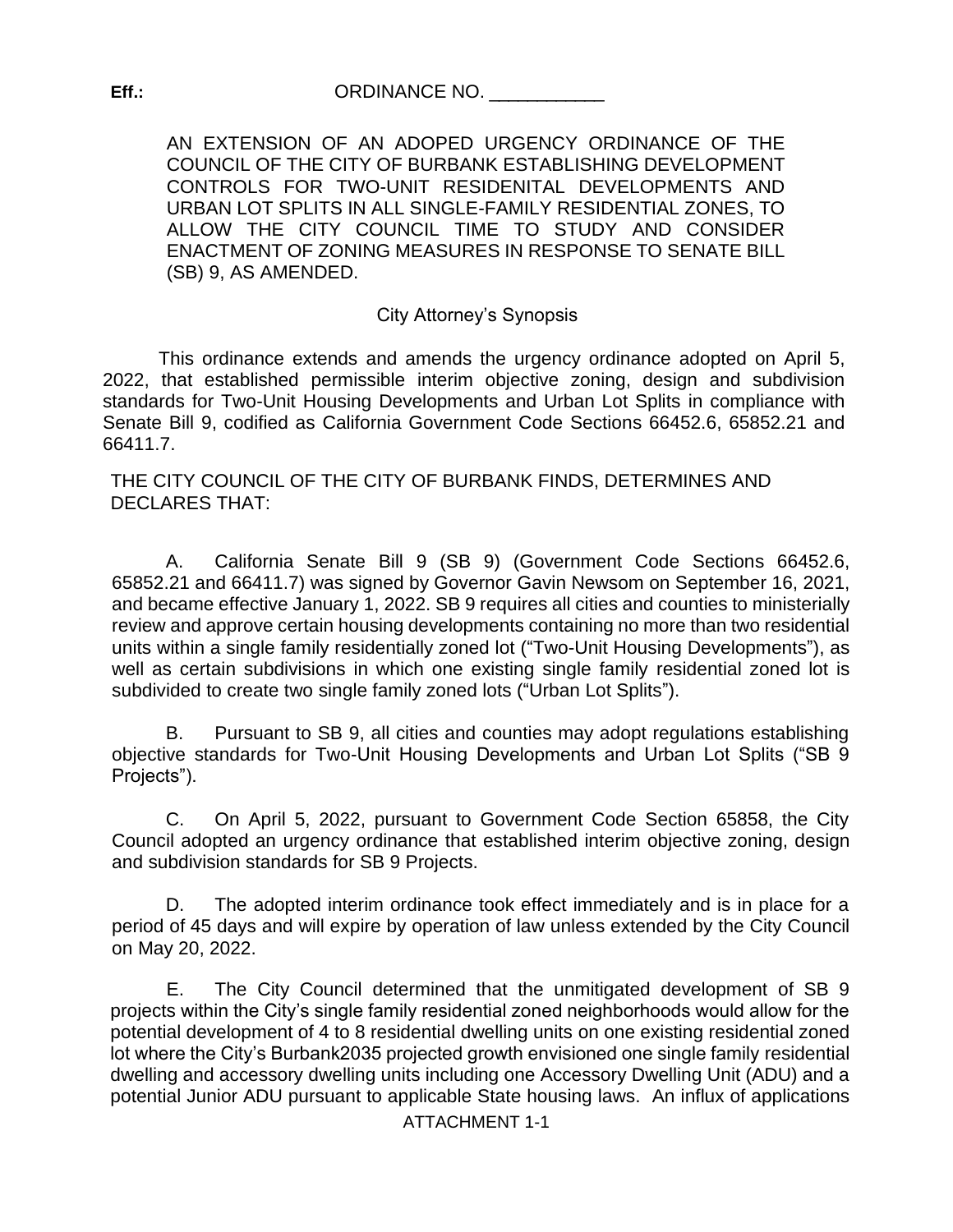in a particular residential block and neighborhood could rapidly overwhelm the City's aging sewer and electrical infrastructure, causing sewer overflows and electrical outages, as well as overburden refuse collection and recycling services within an affected single family residential neighborhood. Therefore, the adopted urgency ordinance was intended to address the current and immediate threats to public safety, health, and welfare resulting by ensuring that the City can maintain the uninterrupted, current level of these City services to all residents of the City's single family residential neighborhoods.

F. Furthermore, the City Council determined that unless the City adopted an urgency ordinance, there would exist ambiguity as to whether the development of an SB 9 project on an existing single family zoned property could yield up to eight residential "units" through an urban lo split, as defined in Government Code Section 66411.7. Each of the two new lots created through an urban lot split could potentially be developed with a total of four residential units – a two-unit housing development, one Accessory Dwelling Unit (ADU) and one Junior Accessory Dwelling Unit (JADU). Based on the potential development scenario, up to a total of 8 residential units (4 per each lot) can be created from the one existing single-family zoned property. The potential for 8 units generated from one single family zoned property is well above the number of units that could have been attainable under the current General Plan land use designation of Low Density Residential, which anticipated a single-family residential dwelling unit and the potential of a combination of ADUs and JADUs.

G. The City Council determined that unless the City adopted an urgency ordinance, the City would be required to review new SB 9 projects applying only singlefamily residential zone objective standards that are already in the Burbank Municipal Code, which did not anticipate and were not enacted with Urban Lot Splits and ministerial Two-Unit Housing Developments in mind. Approval of SB 9 projects applying these existing single family residential zone objective standards without appropriate regulations specifically governing lot configuration, unit size, height, setback and design standards of SB 9 projects, may have severe negative impacts to the community and to the surrounding neighborhood.

H. The City Council determined that the urgency ordinance provided the City with the opportunity to explicitly limit the number of residential units yielded from an existing single family zoned property to a maximum of four residential units (2 residential units per lot), allowing additional time to further study the impact SB 9 projects may have on the City's existing utility infrastructure (e.g., electrical, wastewater, and refuse collection and recycling impacts), to ensure proper infrastructure health and growth to provide safe and reliable service to the City's existing and future utility customers through the establishment of appropriate permanent objective standards, which includes amongst other things the limitation on the number of units per property resulting from the implementation of Statemandated SB 9 regulations.

I. The City Council determined that unless the City adopted an urgency ordinance, SB 9 projects would have caused confusion and ambiguity regarding the applicability of provisions in the City's current regulations with potentially inconsistent and unfair results for City residents and with limited ability for the City to address impacts in a reasonable and even-handed manner through its code. The implementation of the SB 9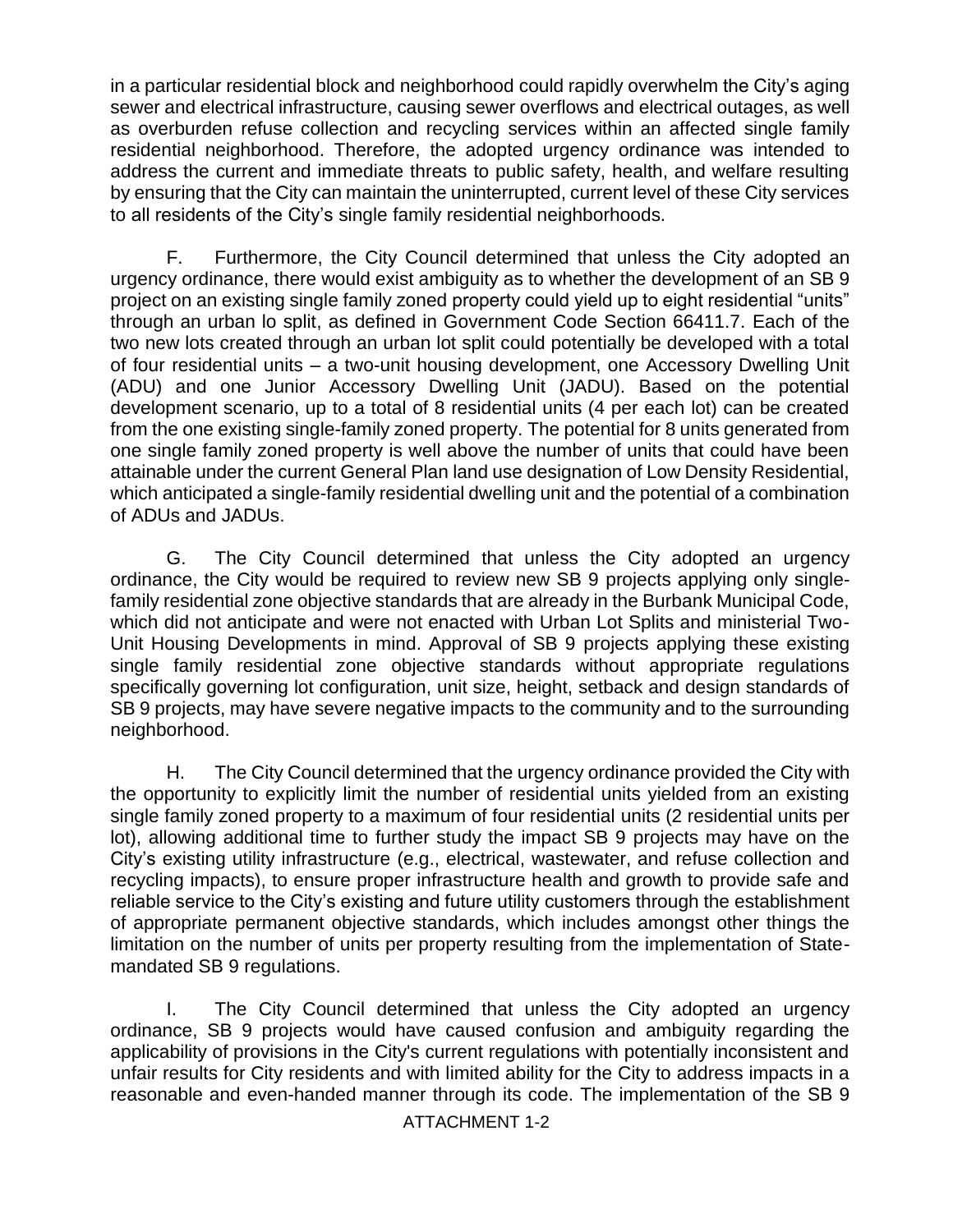without local refinements to applicable development standards may create potential significant impacts to the City's utility infrastructure and conflict with the City's goal of facilitating responsible development that ensures ongoing sustainability of the community and neighborhoods through reliable utility infrastructure that can accommodate the current and future demands resulting from new residential development, including SB 9 projects.

J. On May 3, 2022, pursuant to Government Code Section 65858(d), a report was provided to the City Council describing the measures City Staff has undertaken to alleviate the conditions which led to the adoption of the urgency ordinance on April  $5<sup>th</sup>$ 2022. In the report Staff discussed the ongoing work being pursued by multiple City Departments and Divisions to establish permanent objective standards that regulate SB 9 Projects and are intended to address the current and immediate threats to public safety, health, and welfare by ensuring that the City can maintain reliable, unambiguous, and uninterrupted City services to all residents of the City's single family residential neighborhoods.

K. On May 17, 2022, pursuant to Government Code Section 65858(d), the City Council considered an extension and amendment to the urgency ordinance originally adopted on April 5, 2022, that established interim objective zoning, design and subdivision standards for SB 9 Projects.

L. The City Council considered the report and recommendations of the Community Development Director and the evidence presented at such meeting.

M. The City Council acknowledged the measures taken by City Staff to alleviate conditions which led to the adoption of Interim Ordinance No. 22-3,972 that are described in the City's written report, which was provided to the City Council on May 3, 2022, no less than 10-days prior to the expiration of the urgency ordinance pursuant to Government Code section 65858(d).

N. The City Council determined that the same conditions that existed at the time of the adoption of Interim Ordinance No. 22-3,972 exist now and determined that the same findings from the prior ordinance are true and correct now as applied to the adoption of the prior ordinance's extension. The City Council determined that the urgency ordinance extension is needed to further analyze potential City-specific objective standards that would be permanently codified into the Burbank Municipal Code through an eventual Zone Text Amendment, as the development of SB 9 projects as by right development submitted for City Plan Check review under the current State regulations could have irreparable harm to the public safety, health, and welfare, as well as the character of the surrounding neighborhoods in which they could be built. Therefore, adoption of the extended urgency ordinance is warranted and would facilitate the City's further study of the appropriate standards for SB 9 Projects in Burbank.

O. Based on the above recitals and to protect the public safety, health, and welfare, the Council determined it is necessary to extend and amend the adopted urgency ordinance that establishes permissible interim objective zoning, design and subdivision standards for SB 9 projects submitted pursuant to Government Code Sections 65852.21 and 66411.7, and its urgency is hereby declared. This urgency ordinance shall be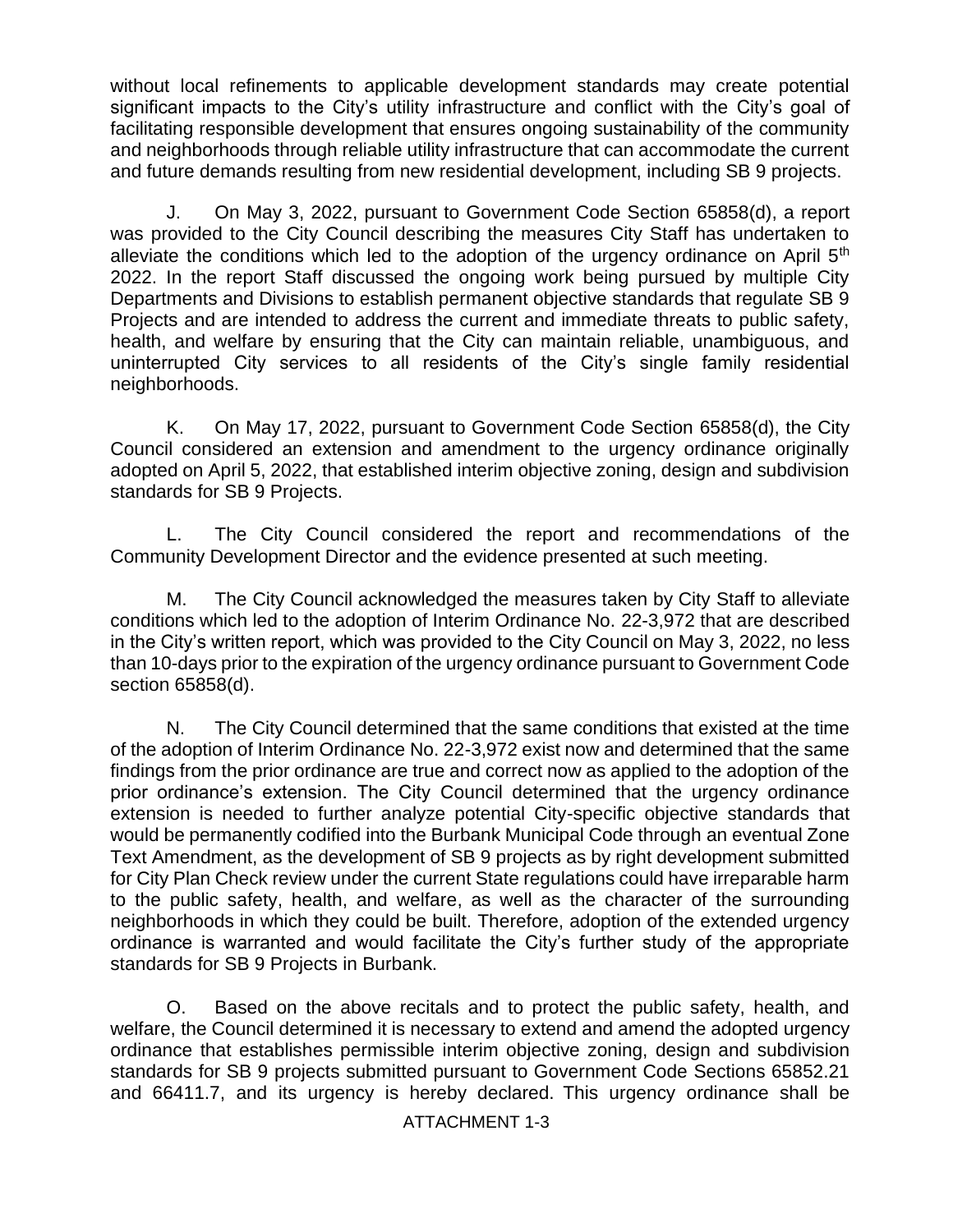applicable to all pending and future applications submitted pursuant to Government Code Sections 65852.21 and 66411.7.

P. While this ordinance is in effect, the following interim development standards shall apply to SB 9 projects in all Single-Family Residential (R-1 and R-1-H) zoned properties. All development standards applicable to these zones as set forth in the Burbank Municipal Code (the "Code") that are not in conflict with these provisional standards shall remain in full force and effect.

Q. The City Council determined that the adoption of this ordinance is statutorily exempt from CEQA pursuant to Government Code Sections 65852.21(j) and 66411.7(n).

THE COUNCIL OF THE CITY OF BURBANK DOES ORDAIN AS FOLLOWS:

1. All the findings set forth above are true and correct and are incorporated herein as if restated in their entirety.

2. Pursuant to Government Code Section 65858, Ordinance No. 22-3,972 is hereby extended for a period of ten (10) months and fifteen (15) days from May 20, 2022 through April 4, 2023 and amended as set forth below.

3. The interim development standards for Two-Unit Housing Developments and Urban Lot Splits (SB 9 Projects) shall be as follows:

#### **A. DEFINITIONS**

For purposes of this urgency ordinance the terms below are defined as follows:

"Two-Unit Housing Development" shall mean the development of two (2) primary dwelling units (the *Primary Dwelling Unit* and the *Second Primary Dwelling Unit*) on a single-family zoned lot in accordance with California Government Code Section 65852.21.

"Primary Dwelling Unit" shall mean a residential unit that is designated by an applicant as the main residence which contains livings facilities, including provisions for sleeping, eating, cooking, and sanitation.

"Second Primary Dwelling Unit" or "Second Dwelling Unit Allowed Pursuant to SB 9" shall mean a residential unit that is designated as an alternative unit other than the Primary Dwelling Unit, or Accessory Dwelling Units, on a parcel, that contains living facilities, including provisions for sleeping, eating, cooking, and sanitation.

"Urban Lot Split" shall mean subdivision of one existing single family zoned parcel into no more than two new parcels in accordance with California Government Code Section 66411.7.

"Objective Development Standards" shall mean City standards that involve no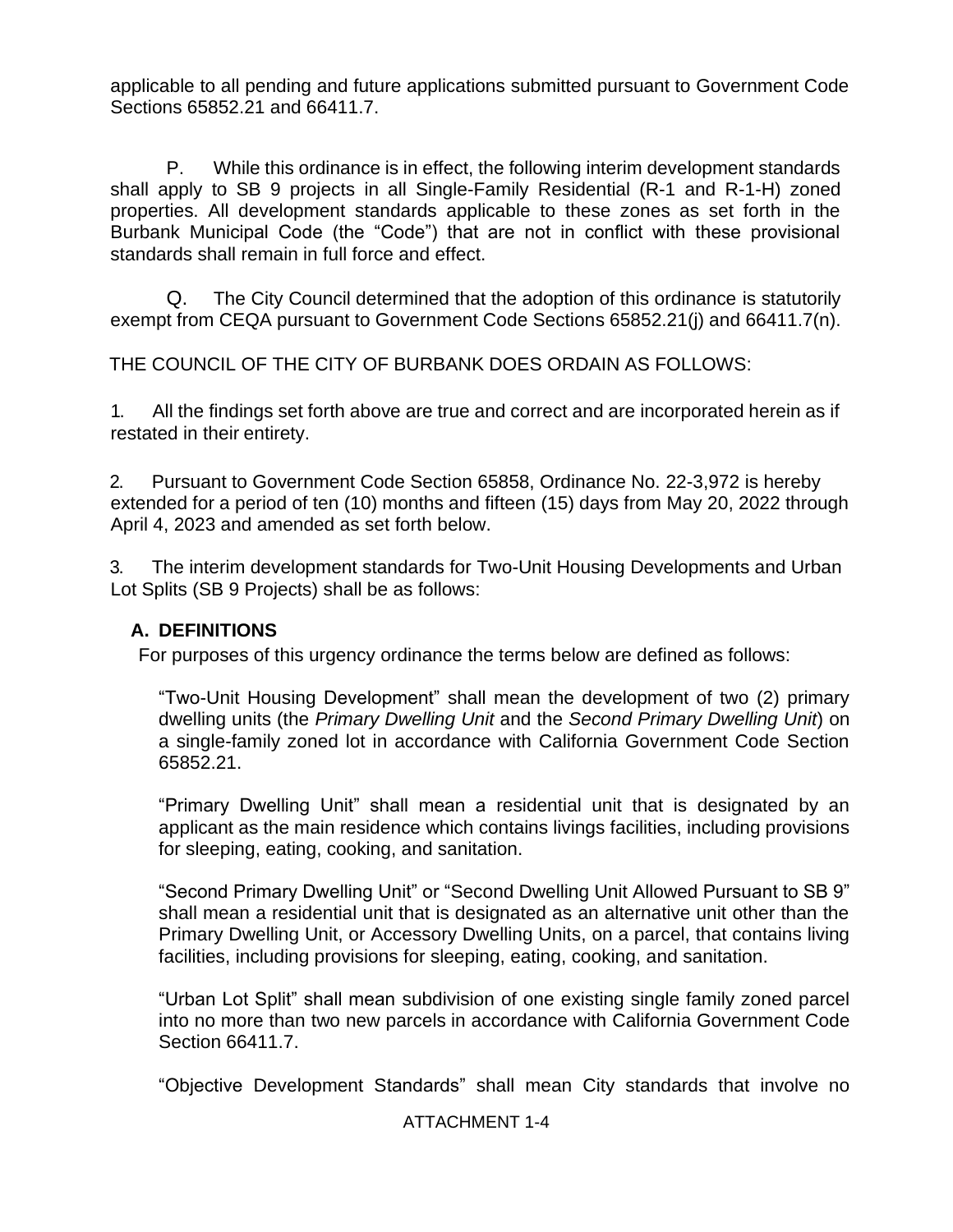personal or subjective judgment by a public official and are uniformly verifiable by reference to an external and uniform benchmark or criterion available and knowable by both the development applicant or proponent and the public official prior to submittal. These standards may be embodied in alternative objective land use specifications adopted by the City, and may include, but are not limited to, housing overlay zones, specific plans, inclusionary zoning ordinances, and density bonus ordinances.

"Specific Adverse Impact" shall have the same meaning as set forth in California Government Code Section 65589.5, subdivision (d), paragraph (2).

## **B. GENERAL PROVISIONS**

Unless otherwise preempted by state law, a Two-Unit Development and an Urban Lot Split shall comply with all applicable requirements identified in this urgency ordinance, including but not limited to land use restrictions, objective development standards, and application processing procedures. As well as other applicable zoning requirements generally applicable to residential construction in the zone in which the property is located.

A lot shall only be eligible for a Two-Unit Housing Development and/or an Urban Lot Split (a "Project") when all the following requirements are met:

- a. *Demolition or Alteration of Existing Housing.* The proposed Project would not require demolition or alteration of any of the following types of housing:
	- I. Housing that is subject to a recorded covenant, ordinance, or law that restricts rents to levels affordable to persons and families of moderate, low, or very low income.
	- II. Housing that is subject to any form of rent or price control through a public entity's valid exercise of its police power.
	- III. Housing that has been occupied by a tenant in the last three years, from the date that an application is submitted.
- b. *Ellis Act Rental or Lease Termination*. The Owner(s) of the property on which the Project is proposed has not exercised the owner's rights under Chapter 12.75 of Division 7 of Title 1 of the California Government Code (*the Ellis Act*) to withdraw accommodations from rent or lease within 15 years before the date that the development proponent submits an application.
- c. *Historic Properties*. The Project is not located within a historic district or property included on the State Historic Resources Inventory, as defined in Section 5020.1 of the Public Resources Code, or within a site that is designated or listed as a city or county landmark or historic property or district pursuant to a city or county ordinance.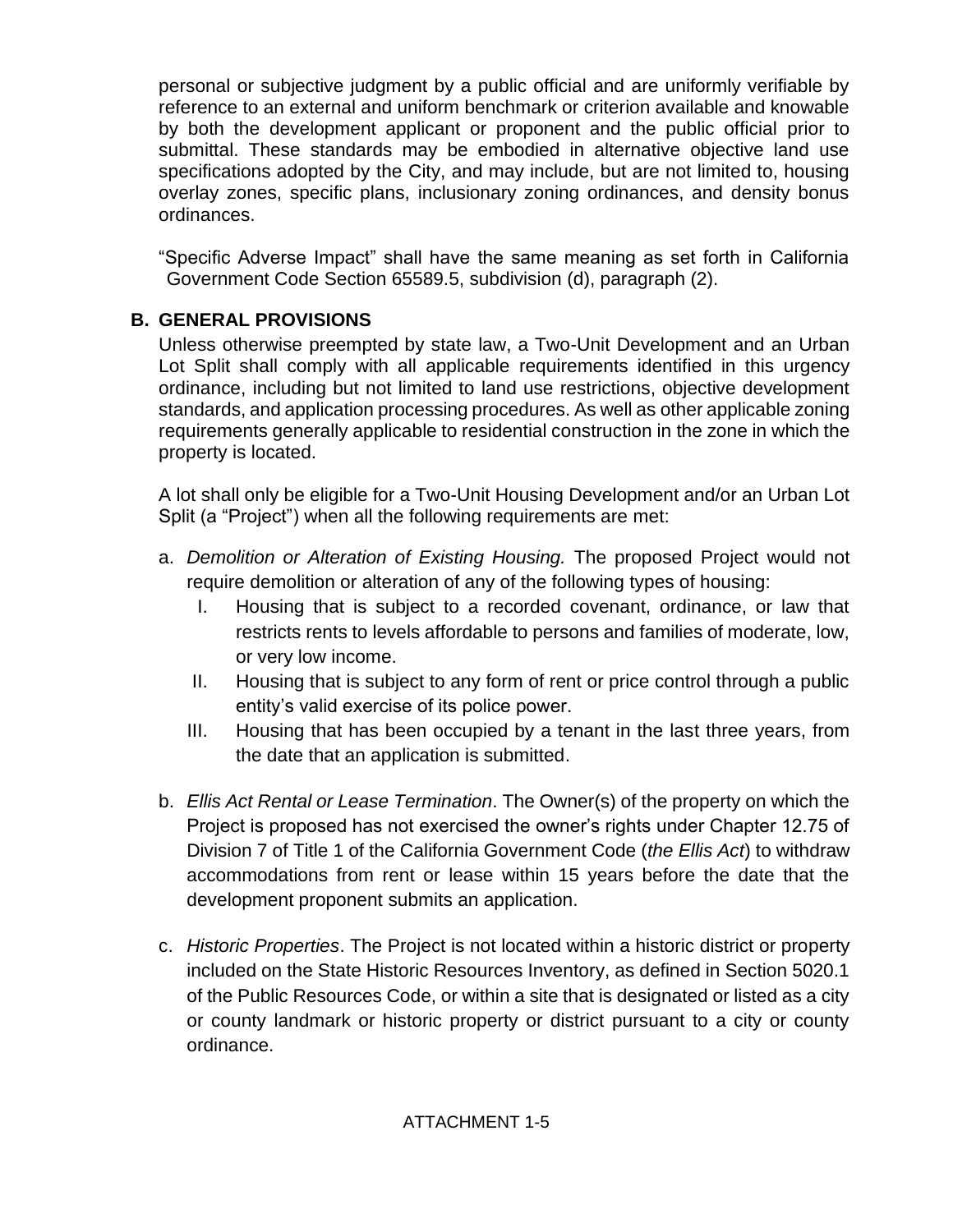- d. *Location of Development Site*. The Project is not located on a site that is any of the following:
	- I. A coastal zone, as defined in Division 20 of the Public Resources Code.
	- II. Either prime farmland or farmland of statewide importance, as defined pursuant to United States Department of Agriculture land inventory and monitoring criteria, as modified for California, and designated on the maps prepared by the Farmland Mapping and Monitoring Program of the Department of Conservation, or land zoned or designated for agricultural protection or preservation by a local ballot measure that was approved by the voters of that jurisdiction.
	- III. Wetlands, as defined in the United States Fish and Wildlife Service Manual, Part 660 FW 2.
	- IV. Within a very high fire hazard severity zone, as determined by the Department of Forestry and Fire Protection pursuant to Section 51178, or within a high or very high fire hazard severity zone as indicated on maps adopted by the Department of Forestry and Fire Protection pursuant to Section 4202 of the Public Resources Code. This subparagraph does not apply to sites excluded from the specified hazard zones by the City of Burbank, pursuant to subdivision (b) of Section 51179, or sites that have adopted fire hazard mitigation measures pursuant to existing building standards or state fire mitigation measures applicable to the development.
	- V. A hazardous waste site that is listed pursuant to Section 65962.5 or a hazardous waste site designated by the Department of Toxic Substances Control pursuant to Section 25356 of the Health and Safety Code, unless the State Department of Public Health, State Water Resources Control Board, or Department of Toxic Substances Control has cleared the site for residential use or residential mixed uses.
	- VI. Within a delineated earthquake fault zone as determined by the State Geologist in any official maps published by the State Geologist, unless the development complies with applicable seismic protection building code standards adopted by the California Building Standards Commission under the California Building Standards Law, and any additional requirements from the City of Burbank, as allowed under Chapter 12.2 of Division 1 of Title 2.
	- VII. Within a special flood hazard area subject to inundation by the 1 percent annual chance flood (100-year flood) as determined by the Federal Emergency Management Agency in any official maps published by the Federal Emergency Management Agency. A development may be located on a site described in this subparagraph if either of the following are met: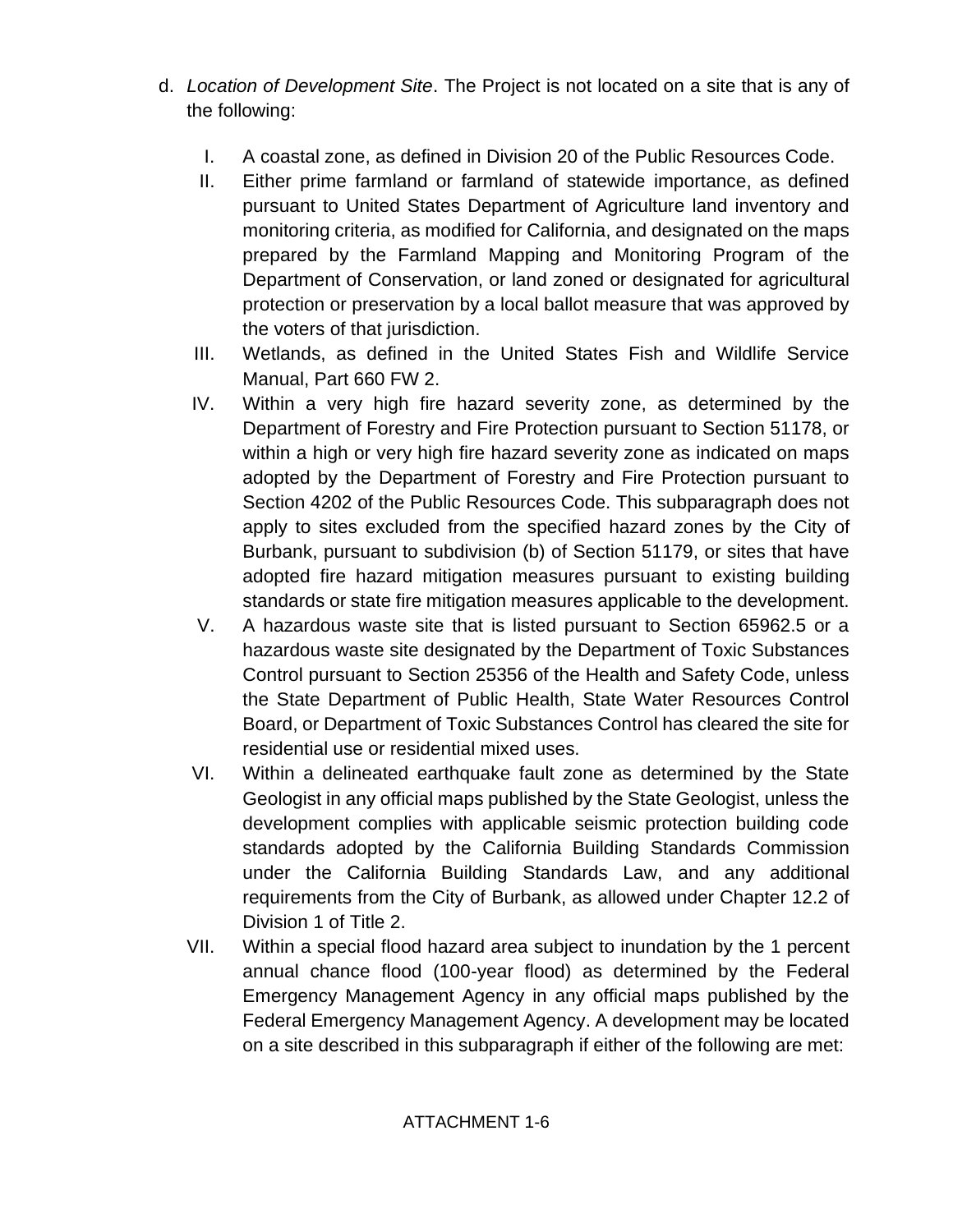- a. The site has been subject to a Letter of Map Revision prepared by the Federal Emergency Management Agency and issued to the City of Burbank.
- b. The site meets Federal Emergency Management Agency requirements necessary to meet minimum flood plain management criteria of the National Flood Insurance Program.
- VIII. Within a regulatory floodway as determined by the Federal Emergency Management Agency in any official maps published by the Federal Emergency Management Agency, unless the development has received a no-rise certification in accordance with Section 60.3(d)(3) of Title 44 of the Code of Federal Regulations
- IX. Lands identified for conservation in an adopted natural community conservation plan pursuant to the Natural Community Conservation Planning Act, habitat conservation plan pursuant to the federal Endangered Species Act of 1973, or other adopted natural resource protection plan.
- X. Habitat for protected species identified as candidate, sensitive, or species of special status by state or federal agencies, fully protected species, or species protected by the federal Endangered Species Act of 1973, the California Endangered Species Act, or the Native Plant Protection Act.
- XI. Lands under a conservation easement.

# **C. TWO-UNIT HOUSING DEVELOPMENTS**

Unless otherwise preempted by state law Two-Unit Housing Developments shall comply with all applicable requirements in the paragraphs below, and all applicable zoning requirements generally applicable to residential construction in the zone in which the property is located (Title 10 of the Burbank Municipal Code). If there is conflict between Title 10 (Zoning Regulations) of the Burbank Municipal Code and these requirements, the provisions of this ordinance shall control.

a. PERMITTED ZONES

Subject to the eligibility requirements set forth in Section B above, a Two-Unit Housing Development shall be a permitted use within the following single family residential zones: R-1 and R-1-H.

b. OBJECTIVE DEVELOPMENT STANDARDS

Unless otherwise indicated below, all other development standards in the underlying zone shall apply to Two-Unit Housing Developments.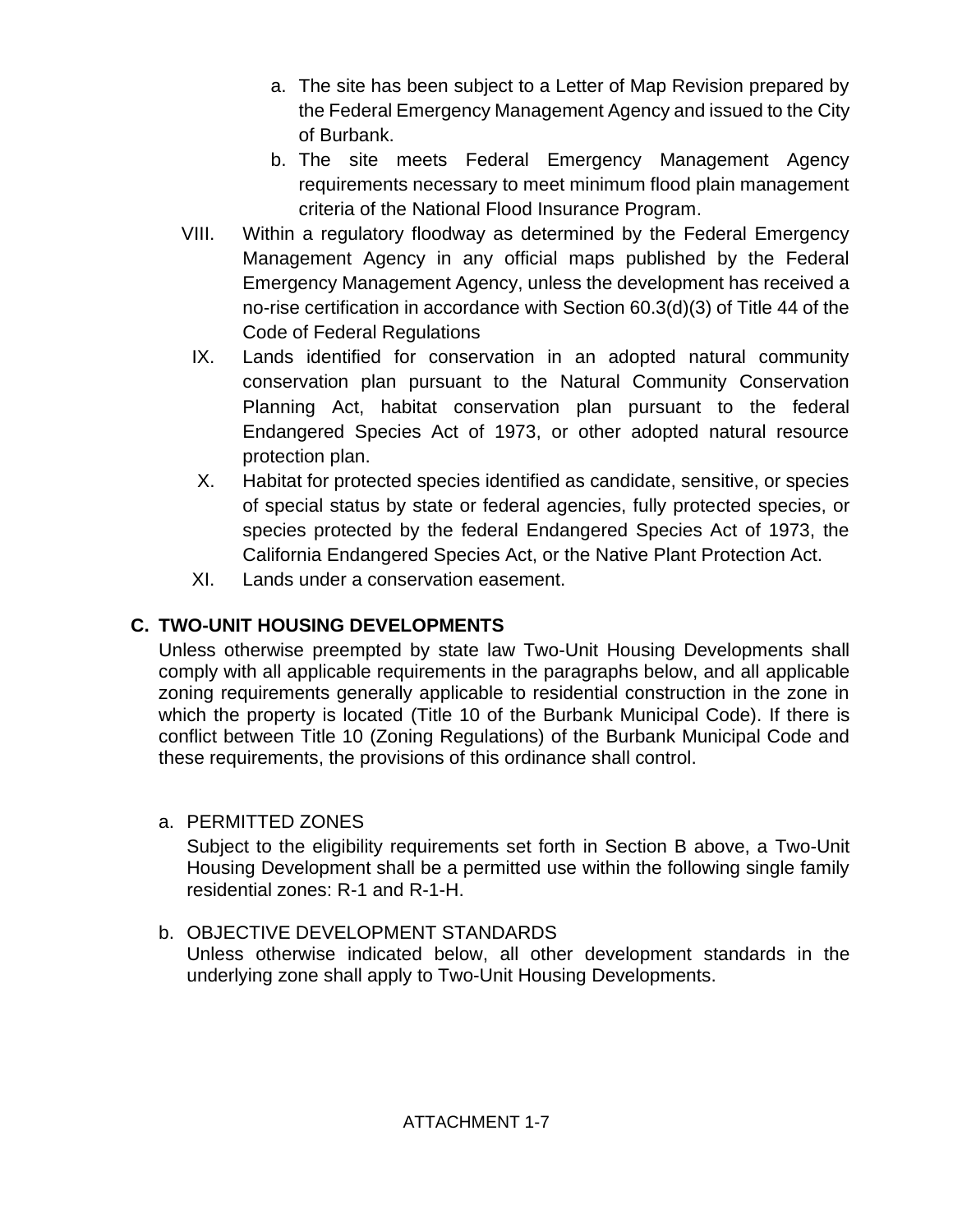| <b>Development Standards</b>                                                          | R-1 and R-1-H Zones                                                                                                                                             |
|---------------------------------------------------------------------------------------|-----------------------------------------------------------------------------------------------------------------------------------------------------------------|
| Maximum Number of Primary 2 Primary Dwelling Units (1)(2)(3)<br><b>Dwelling Units</b> |                                                                                                                                                                 |
| <b>Maximum Height</b>                                                                 |                                                                                                                                                                 |
| <b>Primary Dwelling Unit</b>                                                          |                                                                                                                                                                 |
| Top of Plate                                                                          | As established in the underlying zone.                                                                                                                          |
| Top of Roof                                                                           | As established in the underlying zone.                                                                                                                          |
| Second Primary Dwelling<br>Unit                                                       |                                                                                                                                                                 |
| Attached to the Primary Dwelling                                                      |                                                                                                                                                                 |
| Unit                                                                                  |                                                                                                                                                                 |
| Top of Plate                                                                          | As established in the underlying zone.                                                                                                                          |
| Top of Roof                                                                           | As established in the underlying zone.                                                                                                                          |
| Second Primary<br>Dwelling Unit                                                       |                                                                                                                                                                 |
| Detached<br>from<br>Primary<br>the                                                    |                                                                                                                                                                 |
| <b>Dwelling Unit</b>                                                                  |                                                                                                                                                                 |
| Top of Plate                                                                          | 12 feet                                                                                                                                                         |
| Top of Roof                                                                           | 17 feet                                                                                                                                                         |
| <b>Maximum Number of Stories</b>                                                      |                                                                                                                                                                 |
| <b>Primary Dwelling Unit</b>                                                          | 1 story. 2 stories are permitted when complying                                                                                                                 |
|                                                                                       | with the upper story step back requirements.                                                                                                                    |
| Second Primary Dwelling Unit                                                          | 1 story. 2 stories are permitted when complying                                                                                                                 |
| Attached to the Primary Dwelling<br>Unit                                              | with the upper story step back requirements.                                                                                                                    |
| Second Primary Dwelling Unit                                                          | 1 story $(4)$                                                                                                                                                   |
| from<br>Detached<br>the<br>Primary                                                    |                                                                                                                                                                 |
| <b>Dwelling Unit</b>                                                                  |                                                                                                                                                                 |
| Upper-story Stepbacks, when a<br><b>Second Story is Permitted</b>                     | As established in the underlying zone.                                                                                                                          |
|                                                                                       | Second stories shall be stepped back a minimum                                                                                                                  |
|                                                                                       | of 15-feet from the rear property line.                                                                                                                         |
| <b>Maximum</b><br><b>Floor</b><br>Area<br><b>Ratio</b><br>(FAR)                       | As established in the underlying zone. (5)                                                                                                                      |
| <b>Maximum Lot Coverage</b>                                                           | As established in the underlying zone. (5)                                                                                                                      |
| Minimum Yard Setbacks (6) (7)                                                         |                                                                                                                                                                 |
| Front                                                                                 | As established in the underlying zone.                                                                                                                          |
| <b>Interior Side</b>                                                                  | 4 feet                                                                                                                                                          |
| <b>Street-facing Side</b>                                                             | 4 feet                                                                                                                                                          |
| Rear                                                                                  | 15 feet - Primary Dwelling Unit                                                                                                                                 |
|                                                                                       | 4 feet – Second Primary Dwelling Unit $(6)$                                                                                                                     |
| <b>Minimum Building Separation</b><br><b>Between Primary Units</b>                    |                                                                                                                                                                 |
| <b>Exterior Wall to Exterior Wall</b>                                                 | 6-feet                                                                                                                                                          |
| Eave to Eave                                                                          | 4-feet                                                                                                                                                          |
| Minimum Number of Off-Street<br><b>Parking Spaces</b>                                 | 1 space per primary dwelling unit. No parking is<br>required if the parcel is located within one-half mile<br>walking distance of either a high-quality transit |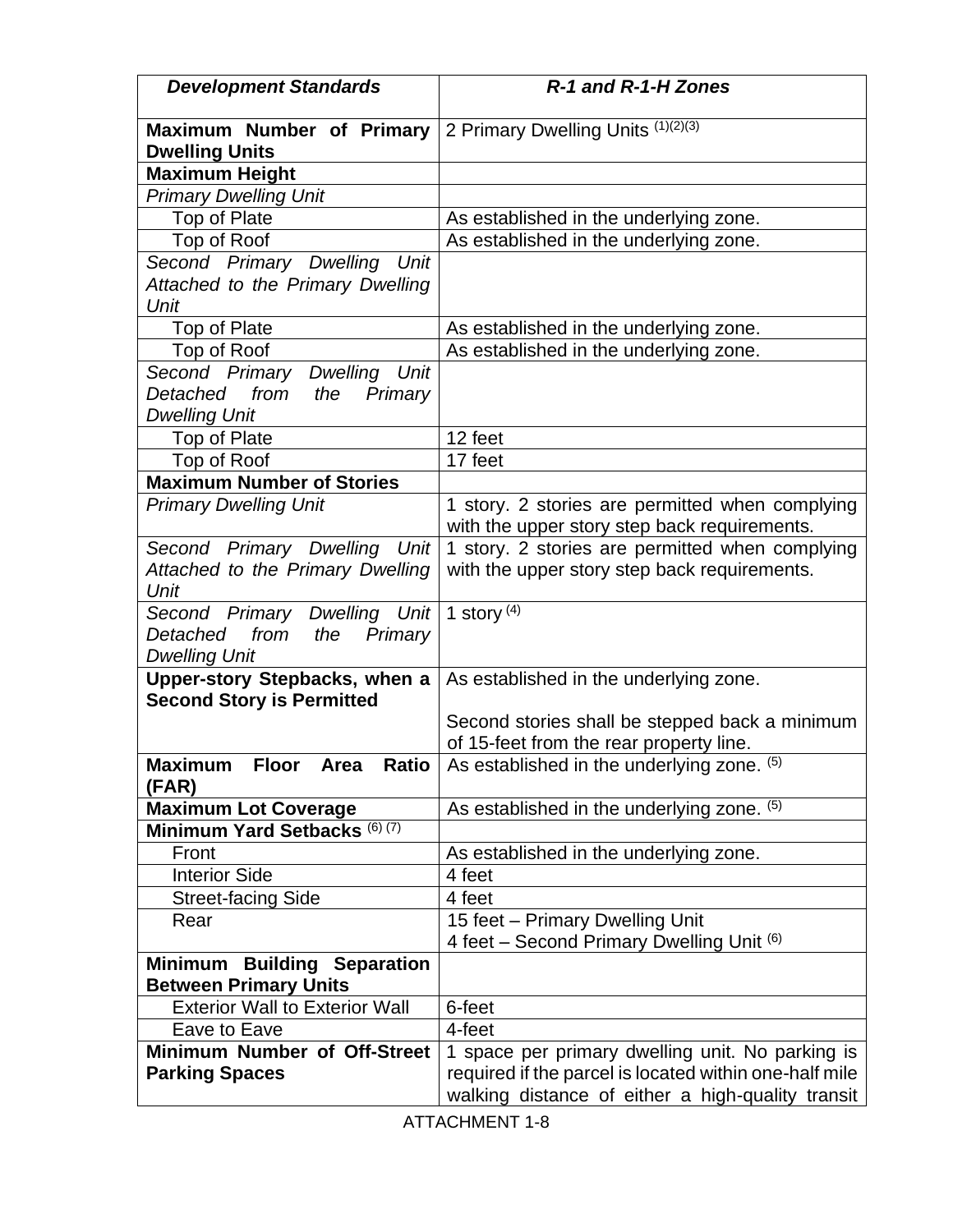|                                                                                                        | corridor or a major transit stop, as expressly<br>defined in the California Public Resources Code,<br>or if there is a car share vehicle located within one<br>block of the parcel.                                                                                                                                                                                                                                                                                                                                                                         |
|--------------------------------------------------------------------------------------------------------|-------------------------------------------------------------------------------------------------------------------------------------------------------------------------------------------------------------------------------------------------------------------------------------------------------------------------------------------------------------------------------------------------------------------------------------------------------------------------------------------------------------------------------------------------------------|
| <b>Parking Location</b>                                                                                | Required parking shall be provided on-site and<br>may be tandem and in an existing driveway or<br>within any existing setback area, unless specific<br>findings are made that parking in setback areas or<br>tandem parking is not feasible based upon specific<br>site, topographical or fire and life safety conditions.<br>When a required parking area is provided and is<br>not located in the driveway as tandem, the parking<br>space must meet the minimum required turning<br>radius and backup distance as established in the<br>underlying zone. |
| <b>Demolition</b><br><b>Alteration</b><br>of <sub>l</sub><br><b>or</b><br><b>Tenant Occupied Units</b> | If units on site have been occupied by a tenant in<br>the last three (3) years, the proposed housing<br>development cannot demolish or alter any of the<br>tenant occupied units. Demolition shall not exceed<br>25% (exterior and interior walls) of an existing<br>structure or an existing unit to accommodate the<br>construction of a Second Primary Dwelling Unit.                                                                                                                                                                                    |

### **Notes:**

- (1) The 2 Primary Dwelling Units are made up of *1 Primary Dwelling Unit* and *1 Second Primary Dwelling Unit*. Additional residential housing units allowed on site can be approved pursuant to the City of Burbank's Accessory Dwelling Unit (ADU) and Junior Accessory Dwelling Unit (JADU) Ordinance with the exception identified in item  $(2)$  below.
- (2) No more than two units are permitted on a parcel that has been established through prior exercise of an Urban Lot Split. For the purposes of this paragraph only, "units" shall mean any dwelling unit, including, but not limited to, a unit or units created through a Two-Unit Housing Development, a primary dwelling, an accessory dwelling unit or a junior accessory dwelling unit.
- (3) An existing Primary Dwelling Unit can be converted into two primary dwelling units (1 *Primary Dwelling Unit* and 1 *Second Primary Dwelling Unit*).
- (4) A detached Second Primary Dwelling Unit may not be constructed on top of or below an Accessory Dwelling Unit or any other Accessory Structure on site.
- (5) The FAR and Lot Coverage requirement are applicable to the extent that they do not prevent two primary dwelling units (1 *Primary Dwelling Unit* and 1 *Second Primary Dwelling Unit*) on the lot at 800 square feet each.
- (6) Encroachments into the minimum yard setbacks are permitted as established in the underlying zone. Where utility easements exist, minimum setbacks for both primary dwelling units shall not encroach on utility easements.
- (7) No setback shall be required for an existing structure, or a structure constructed in the same location and to the same dimensions and building envelope as an existing structure.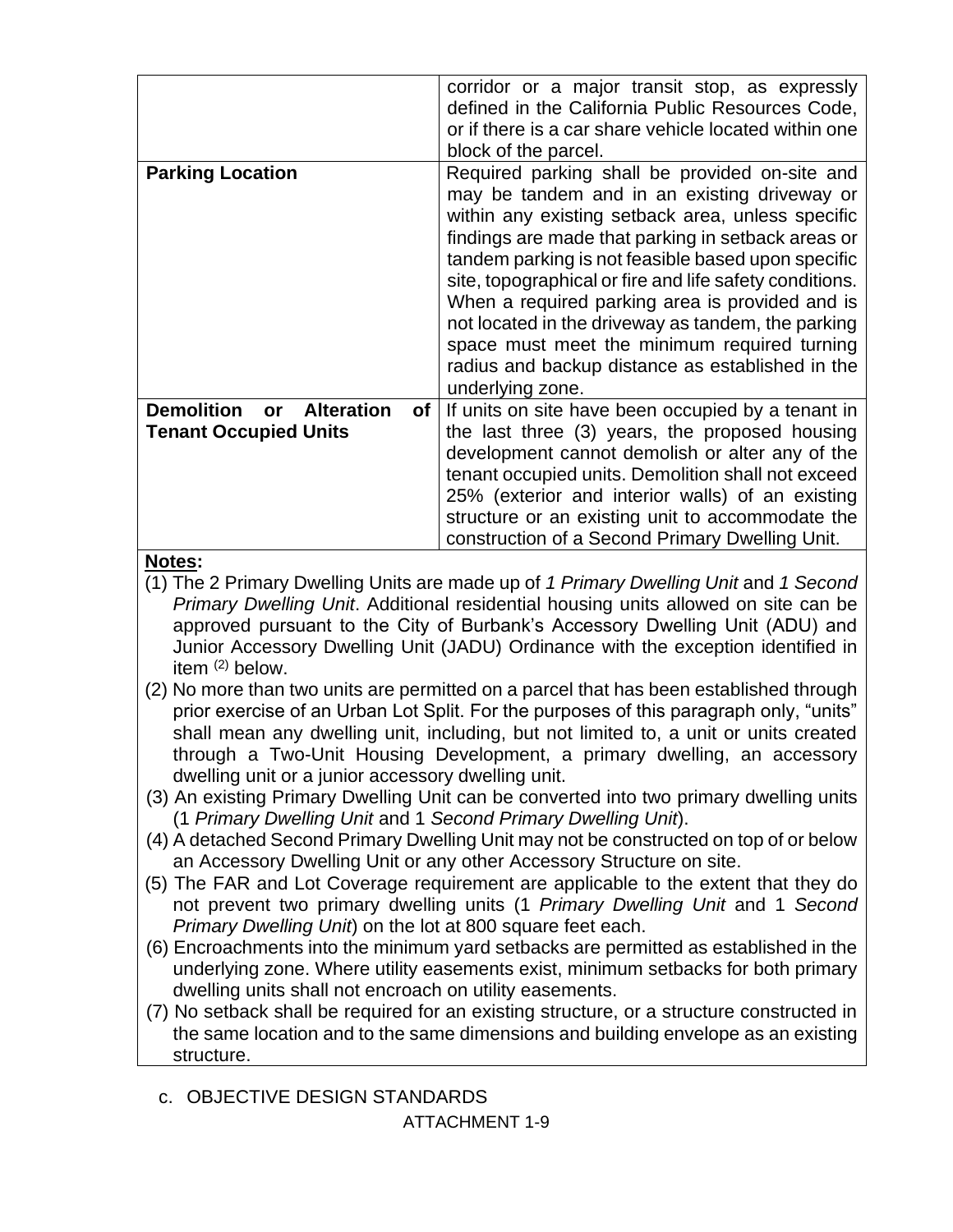Unless otherwise indicated below, all other design standards in the underlying zone shall apply to Two-Unit Housing Developments.

- I. The Primary Dwelling Unit shall comply with all objective design standards applicable to single family homes in the underlaying zone.
- II. The exterior design of the Second Primary Dwelling Unit shall reflect the appearance of a single-family dwelling by incorporating materials, colors, exterior finishes, roof forms and fenestration that match that of the Primary Dwelling Unit.
- III. All Second Primary Dwelling Unit façade elevations must provide entries, windows, or other architectural features that match the Primary Dwelling Unit.
- IV. Entrances into the Second Primary Dwelling Unit shall be located on the front, side, or rear elevations of the structure and whenever possible located toward interior yard areas. The second entrance shall be well lit with wall mounted light fixtures and/or illuminated walkways and free of concealment from landscaping that is no taller than 30 inches in height to assure safe entrance and exit by the occupants. All light fixtures shall be designed to focus light on the entryway and/or walkways and no resulting light shall be allowed to spill over onto adjacent properties.
- V. The main entrance of a detached Second Primary Dwelling Unit must face the same direction as the main entrance of the Primary Dwelling Unit. In those instances where the door placement conflicts with required vehicle and/pedestrian access and/or with an applicable building or fire code the proposed door may face an interior yard. In those instances where front facing and interior facing entries are not physically possible the location and orientation of the entry door facing a side or rear property line will be subject to review and approval of the Community Development Director or his/her designee.
- VI. When a garage is converted into a Second Primary Dwelling Unit, the garage door must be removed and replaced with windows, door, or permanent openings that occupy at least 20% of the wall surface area of the building elevation. The design of the windows, doors, or other openings shall be consistent with the architectural design style of the of the structure
- VII. No rooftop deck is permitted on any new or remodeled dwelling or structure constituting a Primary or Second Primary Dwelling Unit.
- VIII. No basements are allowed as part of a detached Second Primary Dwelling Unit.

### d. LENGTH OF RENTAL TERM

Short Term Rentals are prohibited. Rental of any unit that is a part of a Two-Unit Housing Development shall be for a term longer than 30 days.

### e. DEVELOPMENT STANDARDS FOR THE R-1-H ZONE

Consistent with the purpose of the R-1-H zone and to ensure that Two Unit Housing Developments do not adversely impact public safety and equine/horse keeping uses located in the R-1-H zone, all the provisions and development standards of the underlying zone must be met (BMC 10-1-605).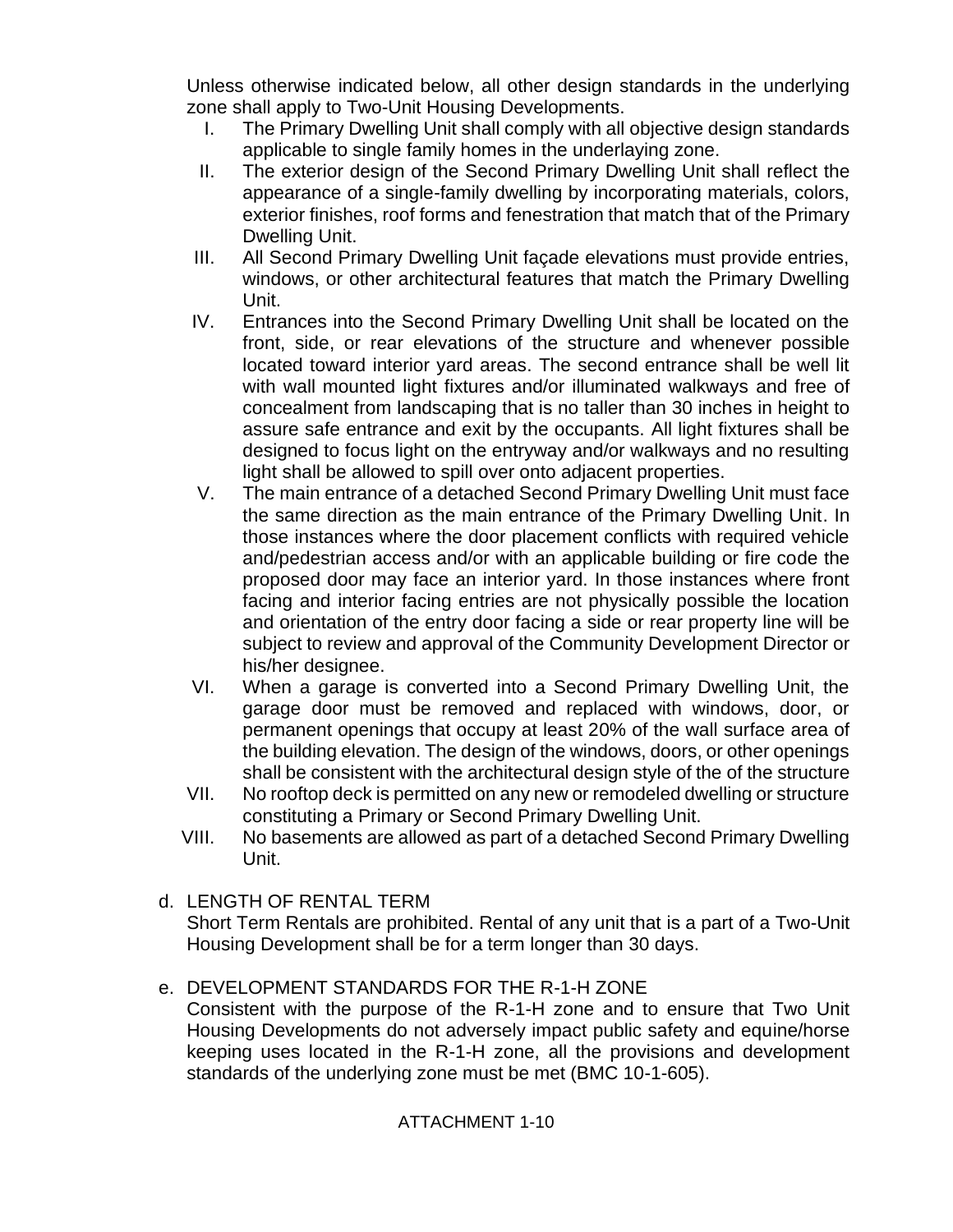### f. SPECIFIC ADVERSE IMPACTS

The Community Development Department may deny a proposed Two-Unit Housing Development upon a written finding from the Building Official, based upon a preponderance of the evidence, that the proposed Two-Unit Housing Development would have a specific, adverse impact upon public health and safety or the physical environment and for which there is no feasible method to satisfactorily mitigate or avoid the specific, adverse impact.

#### g. UTILITY CONNECTION

The primary and accessory dwelling units shall be connected to a common gravity-fed sewage disposal approved by the City. All utility connections (excluding electric) and water hook-ups shall be metered through the primary residence; electric meters may be separated where feasible. All electric and water connections shall be in accordance with Burbank Water and Power Rules and Regulations. The Burbank Water and Power and Public Works departments will determine the utility connection process, requirements, and fees. Backflow devices are required on parcels with multiple water services.

#### h. ADDRESS ASSIGNMENT

The Public Works department will determine address assignments for all new units that are part of a Two-Unit Housing Development.

i. SUBMISSION OF APPLICATION, PAYMENT OF FEES AND PROCESSING OF A TWO-UNIT HOUSING DEVELOPMENT

An application for a Two-Unit Housing Development must be submitted on the City's approved form. Only a complete application will be considered. The City's application form shall, at a minimum, require the applicant to submit the following:

- I. Architectural Plans that include a site plan, floor plans, elevations, pictures, and such other materials as may be deemed necessary by the Community Development Director to decide on the completeness of an application.
- II. Proof that none of the circumstances set forth in Section B of this urgency ordinance are present.
- III. If the lot would result in the demolition or alteration of existing housing, proof that no housing on the lot has been occupied by a tenant within the past three years from the date of the application submittal.
- IV. Property owner signature on the application.
- V. The applicable Application Fee.

### **D. URBAN LOT SPLITS**

Unless otherwise preempted by state law Urban Lot Splits shall comply with all applicable requirements in the paragraphs below, all applicable zoning requirements generally applicable to the zone in which the property is located (Title 10 of the Burbank Municipal Code), and Title 11 of the Burbank Municipal Code. If there is conflict between Title 10 of the Burbank Municipal Code, Title 11 of the Burbank Municipal Code and the requirements in this urgency ordinance, the provisions of this ordinance shall control.

a. PERMITTED ZONES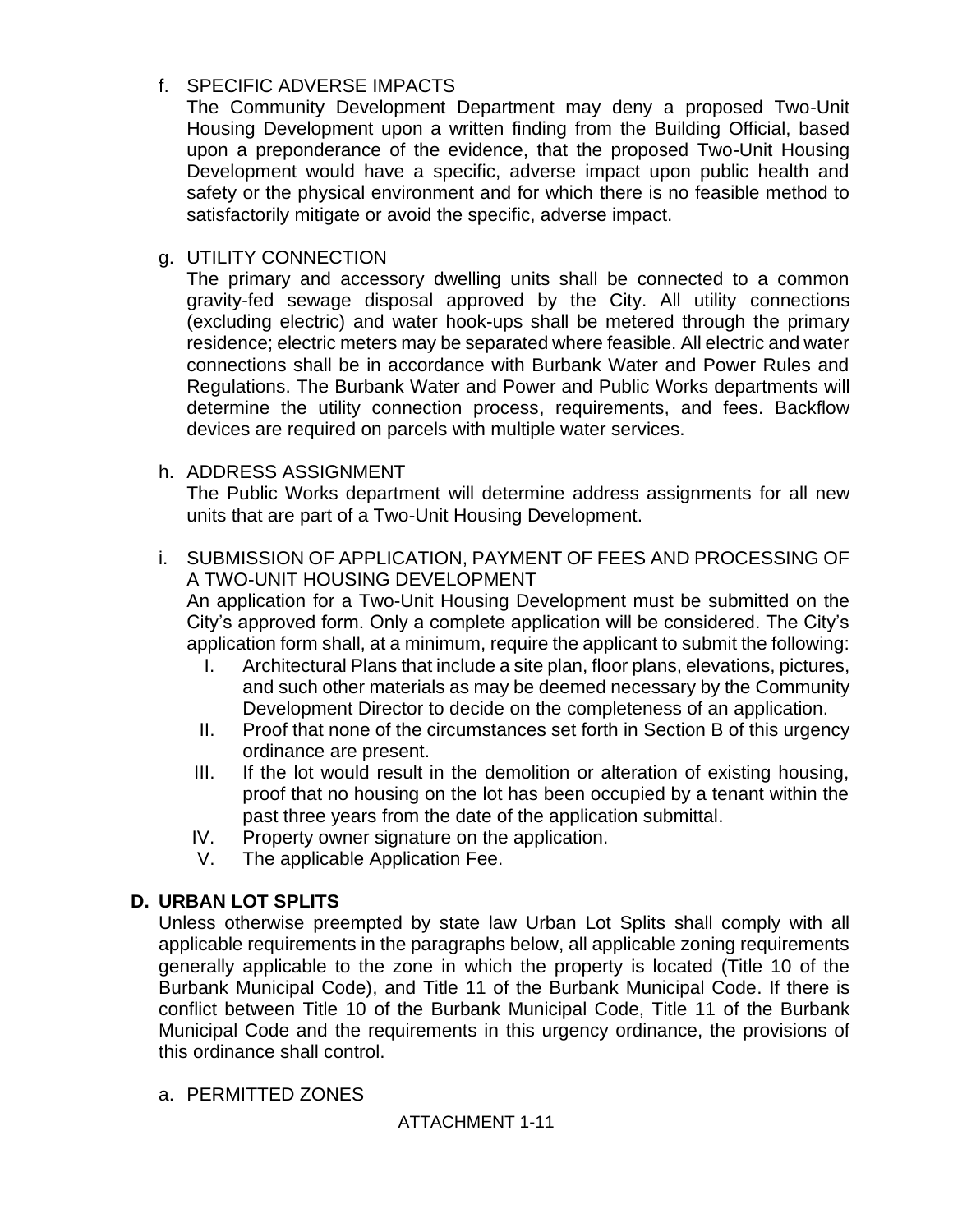The City shall approve or deny an application for a parcel map for an urban lot split ministerially without discretionary review and is a permitted use within the following single family residential zones: R-1 and R-1-H. Subject to the eligibility requirements set forth in Section B above.

### b. OBJECTIVE SUBDIVISION AND DESIGN STANDARDS

Unless otherwise indicated below, the standards for an urban lot split shall conform with objective requirements of the Subdivision Map Act (Division 2 (commencing with Section 66410)), Title 11 of the Burbank Municipal Code and all other development and design standards in the underlying zone.

| <b>Development Standards</b>                                                                 | R-1 and R-1-H Zones                                                                                    |
|----------------------------------------------------------------------------------------------|--------------------------------------------------------------------------------------------------------|
| <b>Permitted Uses</b>                                                                        | Any lot created through an Urban Lot Split shall be<br>limited to residential uses.                    |
| Minimum Lot Area of Existing<br>Parcel to Qualify for an Urban<br>Lot Split <sup>(1)</sup>   | 2,400 square feet.                                                                                     |
| Total Number of Parcels that<br>Can Be Created from<br>the<br><b>Existing Lot</b>            | 2 parcels $(2)$                                                                                        |
| <b>Total Number of Units allowed</b><br>on lots created through an<br><b>Urban Lot Split</b> | 2 units $(3)(4)$                                                                                       |
| <b>Minimum Lot Area of Proposed</b><br><b>Parcels</b>                                        | No less than 40% of original parcel. Minimum 1,200<br>square feet.                                     |
| <b>Width</b><br><b>Minimum</b><br>of<br>Lot<br><b>Proposed Parcels</b>                       | No less than 40% of the width of the original parcel<br>or a minimum of 25-feet, whichever is greater. |
| Minimum Public Right-of-Way                                                                  | No less than 40% of the frontage of the original                                                       |
| <b>Frontage of Proposed Parcels</b>                                                          | parcel or a minimum of 25-feet, whichever is<br>greater.                                               |
| <b>Minimum Vehicle Access</b>                                                                | $10 -$ foot driveway                                                                                   |
| Notes:                                                                                       |                                                                                                        |

(1) Additionally, a property shall only be eligible for an Urban Lot Split when:

- a. The existing parcel has not been established through prior exercise of an Urban Lot Split as provided for in California Government Code Section 66411.7; and
- b. Neither the owner of the parcel being subdivided nor any person acting in concert with the owner has previously subdivided an adjacent parcel using an Urban Lot Split as provided for in California Government Code Section 66411.7.
- (2) Properties subdivided through an Urban Lot Split, for which the original property does not have existing secondary access to a public right-of-way from a rear or side property line shall only be subdivided via a new lot line that starts at the front property line and runs straight to the rear property line. There shall be no curve or angles on the new lot line creating the subdivision. The creation of Flag Lots is prohibited.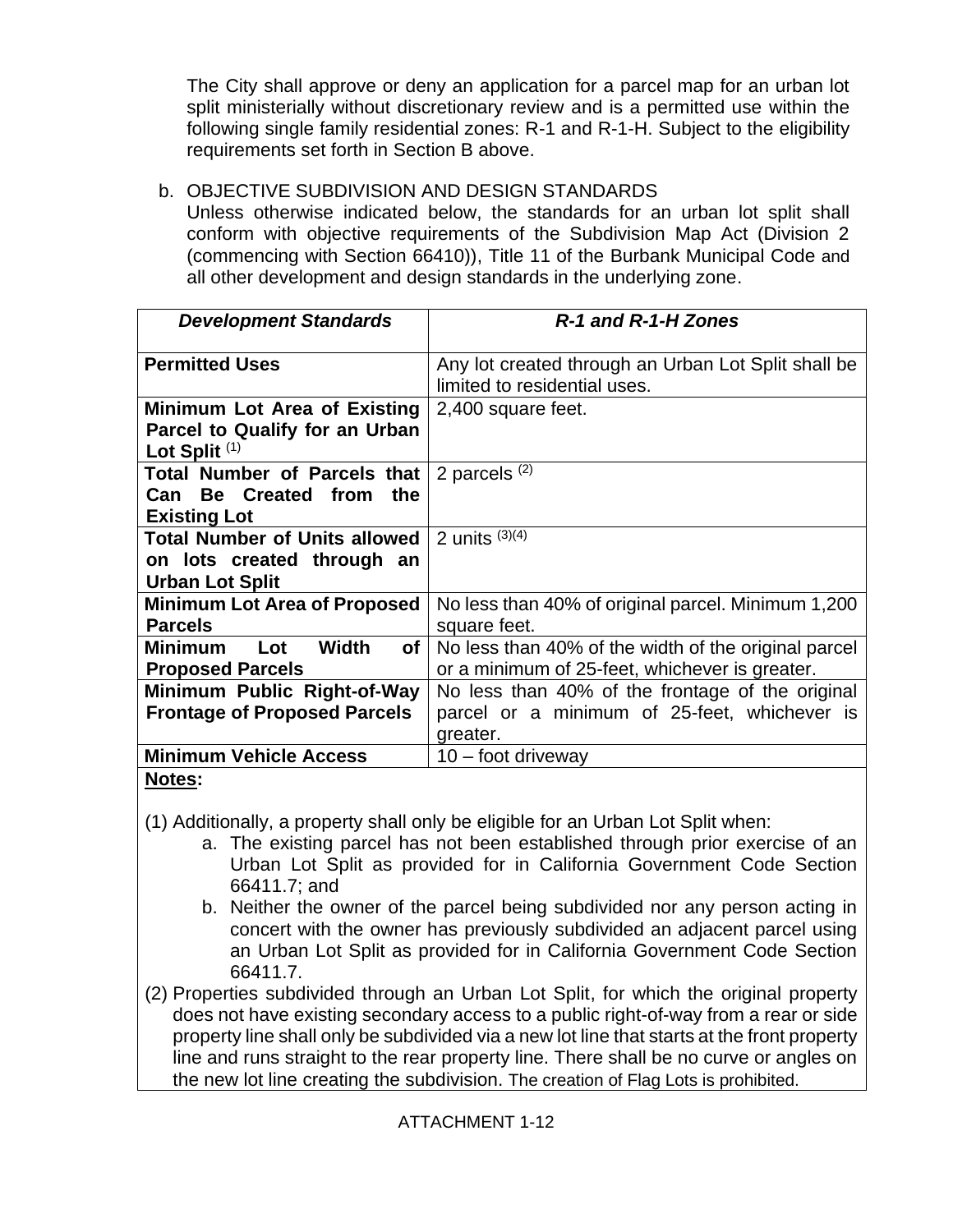- (3) For the purposes of this paragraph only, "units" shall mean any dwelling unit, including, but not limited to, a unit or units created through a Two-Unit Housing Development, a primary dwelling, an accessory dwelling unit or a junior accessory dwelling unit.
- (4) When a two-unit housing development is proposed on a newly created lot, the new construction of- or the conversion to- an Accessory Dwelling Unit and Junior Accessory Dwelling Unit is/are prohibited. However, if one proposed primary dwelling unit is proposed on that newly created lot, the underlying zoning development standards apply.

## c. OWNER OCCUPANCY AFFADAVIT

The owner of record of the original property shall occupy one of the lots as their principal residence for a minimum of three years from the date of approval of the Urban Lot Split. This requirement shall not apply to a community land trust," as defined in clause (ii) of subparagraph (C) of paragraph (11) of subdivision (a) of Section 402.1 of the Revenue and Taxation Code, or a "qualified nonprofit corporation," as described in Section 214.15 of the Revenue and Taxation Code.

### d. LENGTH OF RENTAL TERM

Short Term Rentals are prohibited. Rental of any unit that is a part of an Urban Lot Split shall be for a term longer than 30 days.

### e. DEED RESTRICTION

The owner must record a deed restriction for the benefit of the City, in a form established by the City of Burbank Community Development Department and City Attorney's Office, that does each of the following:

- I. Gives notice that the parcel was created through an Urban Lot Split.
- II. Gives notice of any site limitations resulting from an Urban Lot Split.
- III. Expressly prohibits any development or construction on the parcel that would be inconsistent with City adopted SB 9 Standards.
- IV. Expressly prohibits any rental of any dwelling on the property for a period of less than 30 days.
- V. Expressly prohibits any non-residential use of the lots created by the Urban Lot Split.
- VI. Expressly prohibits any separate conveyance of a Primary Dwelling Uni on the property, any separate fee interests, and any common interest development within the lot.
- VII. Identifies the City as an intended third-party beneficiary with the right, but not the obligation, to enforce its terms and provisions.

### f. SEPARATE CONVEYANCE

- I. Dwelling units on a single lot that is created by an urban lot split may not be owned or conveyed separately from each other.
- II. Condominium airspace divisions and common interest developments are not permitted on a lot that is created by an urban lot split.
- III. All fee interest in a lot must be held equally and undivided by all property owners.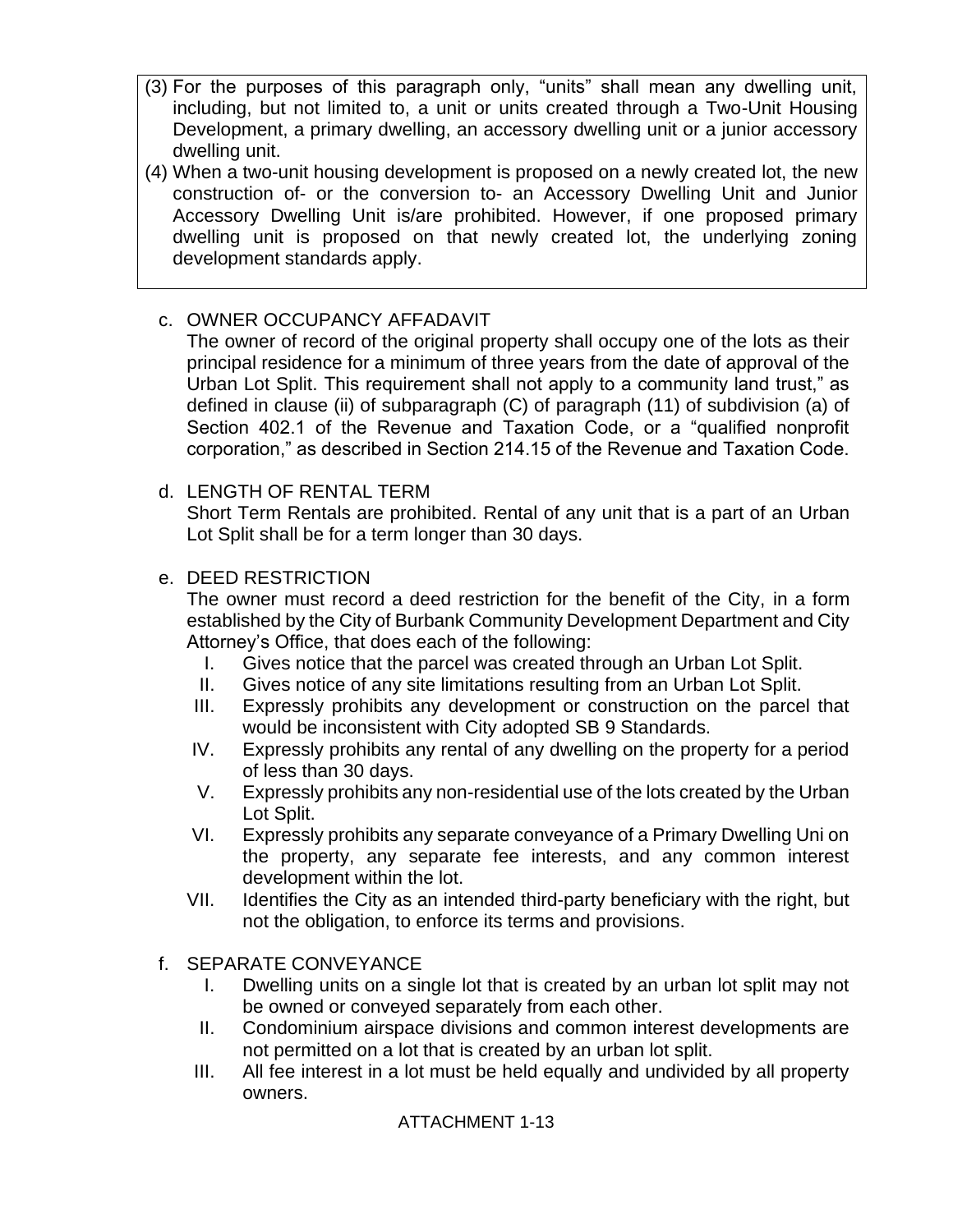IV. Separate conveyance of the resulting lots is permitted. If dwellings or other structures (such as garages) on different lots are adjacent or attached to each other, the urban lot split boundary may separate them for conveyance purposes if the structures meet building code safety standards and are sufficient to allow separate conveyance. If any attached structures span or will span the new lot line, the owner must record appropriate conditions, covenants, restrictions, easements or other documentation that is necessary to allocate risk and responsibility between the owners of the two lots.

### g. SPECIFIC ADVERSE IMPACTS

The Community Development Department may deny a proposed Urban Lot Split upon a written finding from the Building Official, based upon a preponderance of the evidence, that the proposed Urban Lot Split would have a specific, adverse impact upon public health and safety or the physical environment and for which there is no feasible method to satisfactorily mitigate or avoid the specific, adverse impact.

## h. UTILITY CONNECTION

Each lot created through an Urban Lot Split shall have its own independent utility connections. All primary and accessory dwelling units on each newly created lot shall be connected to a common gravity-fed sewage disposal approved by the City. All utility connections (excluding electric) and water hook-ups shall be metered independently. All electric and water connections shall be in accordance with Burbank Water and Power Rules and Regulations. The Burbank Water and Power and Public Works departments will determine the utility connection process, requirements, and fees.

## i. EASEMENT REQUIREMENT

When applicable, an easement may be required for each newly created parcel that is created through an Urban Lot Split to accommodate for vehicle and pedestrian access onto the site, backflow devices (if necessary), and/or utility service. When applicable, easements shall be reflected in the recorded parcel map.

## j. DEDICATIONS AND OFFSITE IMPROVEMENTS

No dedication of rights-of-way or construction of offsite improvements shall be required for an Urban Lot Split, except for those necessary to complete standard sidewalk, parkway, and/or drainage improvements directly associated with the subject property. To the extent that dedication of rights-of-way or construction of offsite improvements are necessary to avoid a specific adverse impact, the application shall be subject to denial.

### k. ADDRESS ASSIGNMENT

The Public Works Department will determine address assignments for all new units that are constructed on lots that are a part of an Urban Lot Split.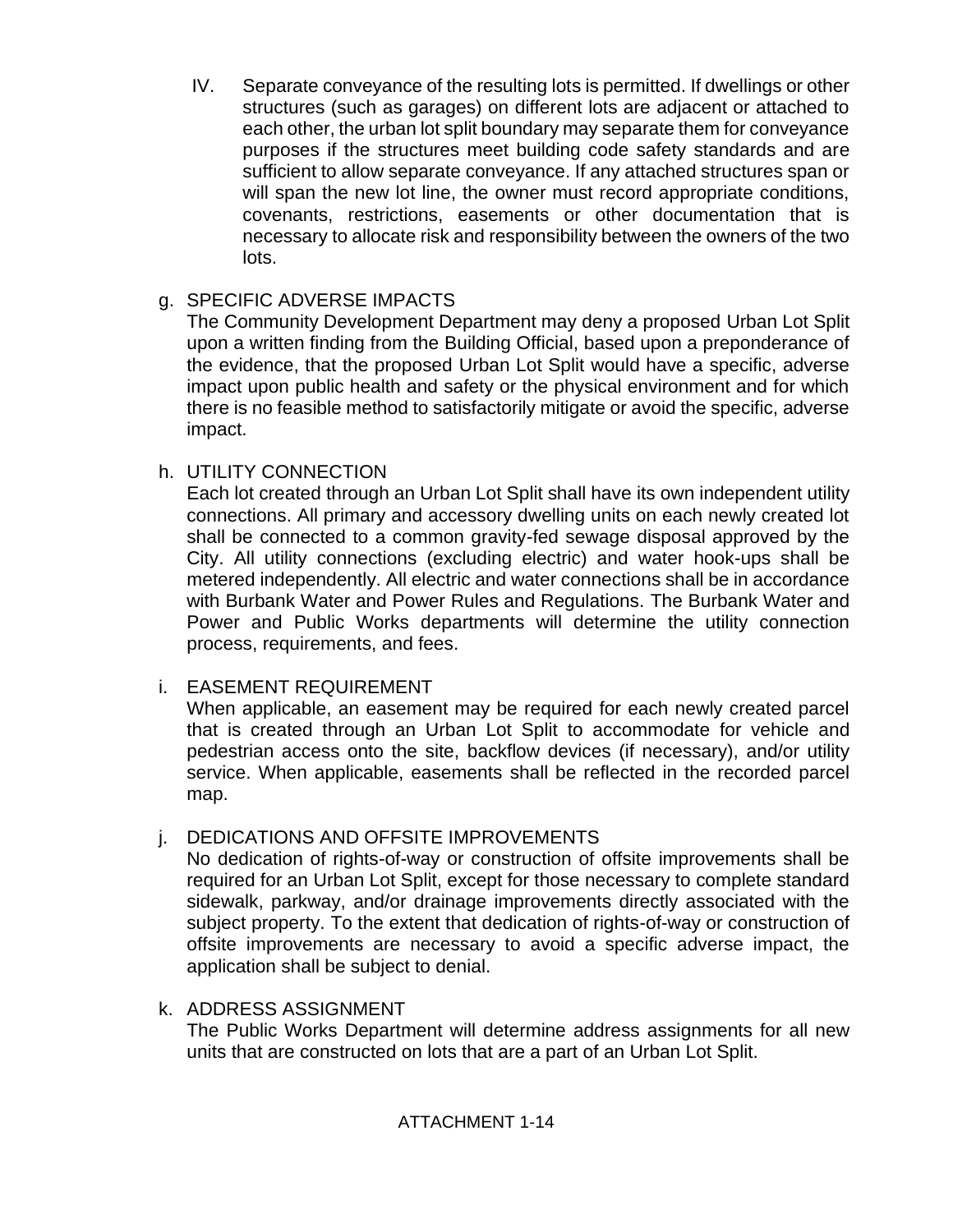### l. SUBMISSION OF APPLICATION, PAYMENT OF FEES AND PROCESSING OF AN URBAN LOT SPLIT

An application and tentative parcel map for an Urban Lot Split must be submitted on the City's approved form. Only a complete application will be considered. The City's application form shall, at a minimum, require the applicant to submit the following:

- I. A tentative parcel map that is prepared in accordance with Article 2 of Chapter 1, in Title 11(Subdivisions) of the Burbank Municipal Code.
- II. A signed affidavit stating that the applicant intends to occupy one of the dwelling units on one of the resulting lots as the applicant's principal residence for a minimum of three years after the urban lot split is approved.
- III. Proof that none of the circumstances set forth in Section B of this urgency ordinance are present.
- IV. Proof that the lot to be split was not established through a prior urban lot split under this section.
- V. If the lot would result in the demolition or alteration of existing housing, proof that no housing on the lot has been occupied by a tenant within the past three years.
- VI. Property owner signature on the application.
- VII. The applicable Application Fee.

The Community Development Department shall ministerially review and approve all applications for Urban Lot Splits that are subject to approval. These decisions shall be final.

- 4. This urgency ordinance shall be introduced, passed and adopted at one and the same meeting and shall become effective immediately upon the adoption thereof, and shall expire and be of no further force and effect after April 4, 2023.
- 5. All new SB 9 Projects that have not been issued a Building Permit on or after April 5<sup>th</sup>, 2022 shall be subject to the rules and regulations stated in this urgency ordinance. All development standards applicable to the Single-Family Residential (R-1 and R-1- H) zones as set forth in the Code that are not in conflict with the provisional standards in this Ordinance shall remain in full force and effect.
- 6. If any section, subsection, sentence, clause, phrase, or word of this Ordinance is for any reason held to be invalid by a court of competent jurisdiction, such decision shall not affect the validity of the remaining portions of this Ordinance. The City Council hereby declares that it would have passed and adopted this Ordinance, and each and all provisions hereof, irrespective of the fact that one or more provisions may be declared invalid.
- 7. The City Clerk shall certify to the passage of this Ordinance and cause this Ordinance to be published, within fourteen days of the adoption hereof, once in a newspaper of general circulation, published and circulated in the City of Burbank, California.

ATTACHMENT 1-15 PASSED AND ADOPTED this \_\_\_\_\_ day of May\_\_\_\_\_\_\_\_\_\_\_\_\_\_\_\_\_\_\_\_, 2022.